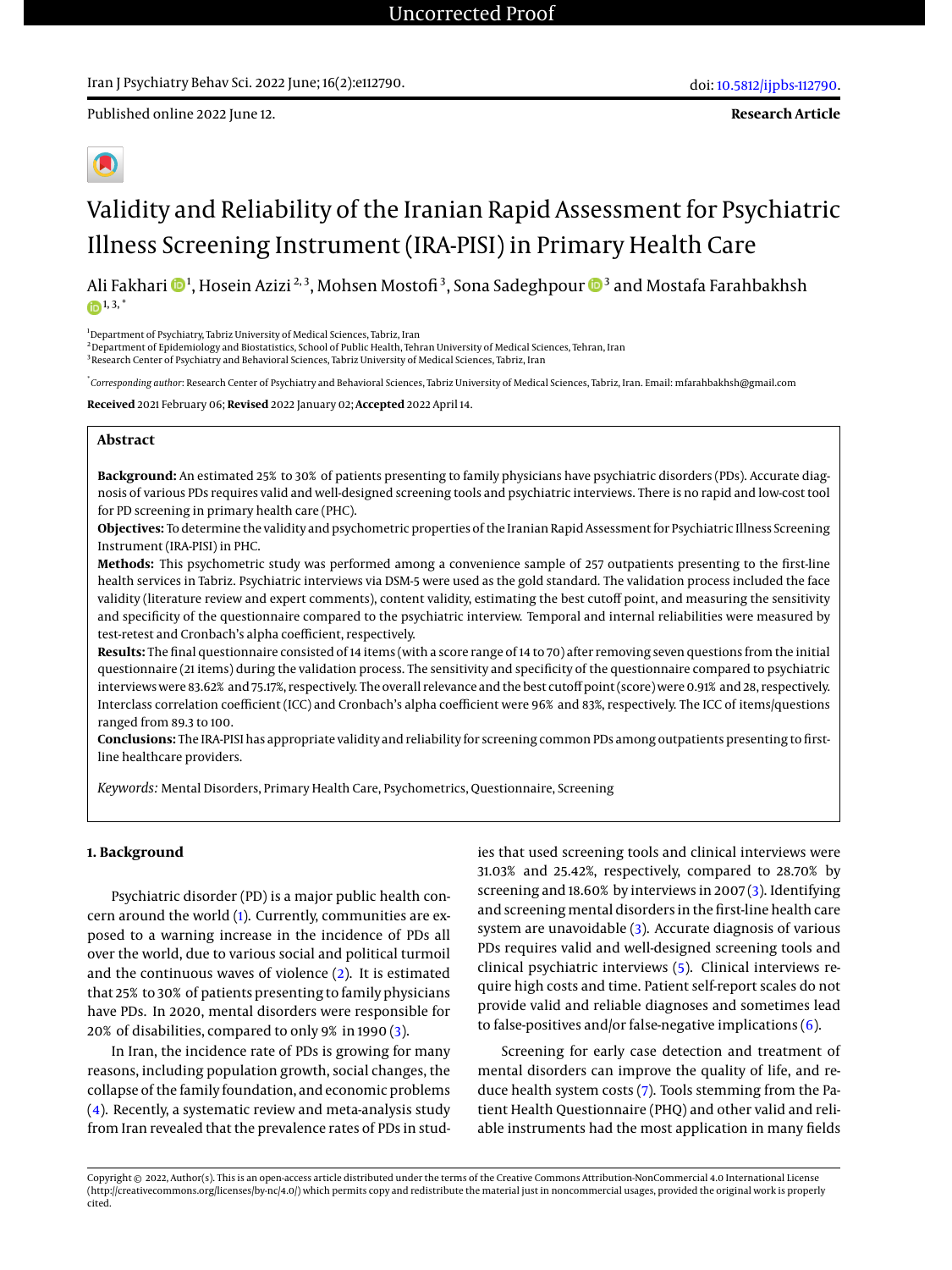and settings  $(8)$ . However, these numerous tools could not meet the needs of PHC and primary physicians and need too much time and many psychiatric interviews. This psychometric investigation provides a rapid instrument that first-line healthcare providers can use to screen various PDs in the early stage  $(9,10)$  $(9,10)$ . Screening tools should be welldesigned, rapid, concise, and understandable, and accurately identify major and common PDs without distress to patients. Access to such a tool is limited. Moreover, screening tools should be localized; thus, tools used in developed countries cannot identify PDs in low and middle-income countries [\(11\)](#page-6-10).

The primary health care (PHC) system is an effective and important place for detecting and managing mental health disorders. The PHC services are the most readily available means of health care. With high rates of regular contact, primary care providers play a noticeable role in mental health promotion [\(12,](#page-6-11) [13\)](#page-6-12).

#### **2. Objectives**

There is no rapid and low-cost screening tool for screening common PDs in PHC. This psychometric study aimed to develop and validate the psychometric properties of the Iranian Rapid Assessment for Psychiatric Illness Screening Instrument (IRA-PISI) in the first-line health care system.

#### **3. Methods**

#### *3.1. Study Design*

This psychometric study was performed to develop and validate the psychometric properties of the IRA-PISI for screening common PDs in first-line outpatient PHC in Tabriz between 2019 and 2020. The study population included outpatients presenting to family physicians and/or first-line providers in three medical centers, including a community health center, Emam Khomeini Clinic, and a private clinic in Tabriz. The validity and reliability were assessed among outpatients presenting to family physicians in the PHC setting. Considering P = 0.2,  $\alpha$  = 0.05, d = 0.2P, and 20% compensation for non-respondents, the sample size was calculated at 257 outpatients. A convenience sampling method was used for selecting the sample. Family physicians are the chief first-line healthcare providers in the Iran health system. They provide mainly therapeutic and preventive healthcare services for a large number of community members.

#### *3.1.1. Eligibility Criteria*

Inclusion criteria were age 18 - 60 and informed consent, and exclusion criteria were mental disability, cognitive disorder, and major physical illness such as cancer and chronic hepatitis [\(13\)](#page-6-12).

#### *3.2. IRA-PSI Development Process*

#### *3.2.1. Literature Review*

We systematically searched Medline (via Ovid), the Cochrane Library, and Psych Info to find the most relevant records, including common psychiatric disorder screening tools or/and questionnaires and their contents. The initial search was performed with the most relevant medical subject heading (MeSH) keywords related to "questionnaire," "psychiatric," and "screening" in the title and/or abstract. The initial search was combined with related terms, including tool, psychological, primary health care, PHC, disorder, diagnosis, case finding, validity, reliability, and family physicians. Boolean operators AND, OR, and NOT were used to combine related words and phrases. Grey literature, such as the WHO or CDC websites, was thoroughly explored. There were no time and language restrictions.

#### *3.2.2. Expert Comments*

Twelve psychiatrists were recruited to generate the questionnaire. They had work experience of 16.11 (SD = 6.98) years. Tools/questionnaires and their contents identified in the literature review were discussed in the expert panel (psychiatrists) to generate the questionnaire items. The literature review found instruments, including PRIME-MD, PHQ9 and 15, and K10. A focus group discussion (FGD) was used to generate the questionnaire items. The experts discussed the items and questions of the explored tools, identified relevant items, rated them, removed overlap items, and finalized them to generate the IRA-PIS questionnaire. Common psychiatric disorders included depressive, anxiety, psychotic, obsessive-compulsive, bipolar, and personality disorders. The following principles were considered in the development and scoring steps: (1) each question measures only one variable; (2) the questions should be as simple and short as possible; (3) the questions must be comprehensive; (4) the items use positive sentences; (5) the answers should be on a Likert scale, including always  $(score = 5)$ , often  $(score = 4)$ , sometimes  $(score = 3)$ , rarely  $(score = 2)$ , and never  $(score = 1)$ .

#### *3.3. Validity*

The first version of the tool was shared among 12 experts to be scored in terms of content validity. The experts were asked to rate instrument items in terms of clarity and relevance to the study constructs on a four-point ordinal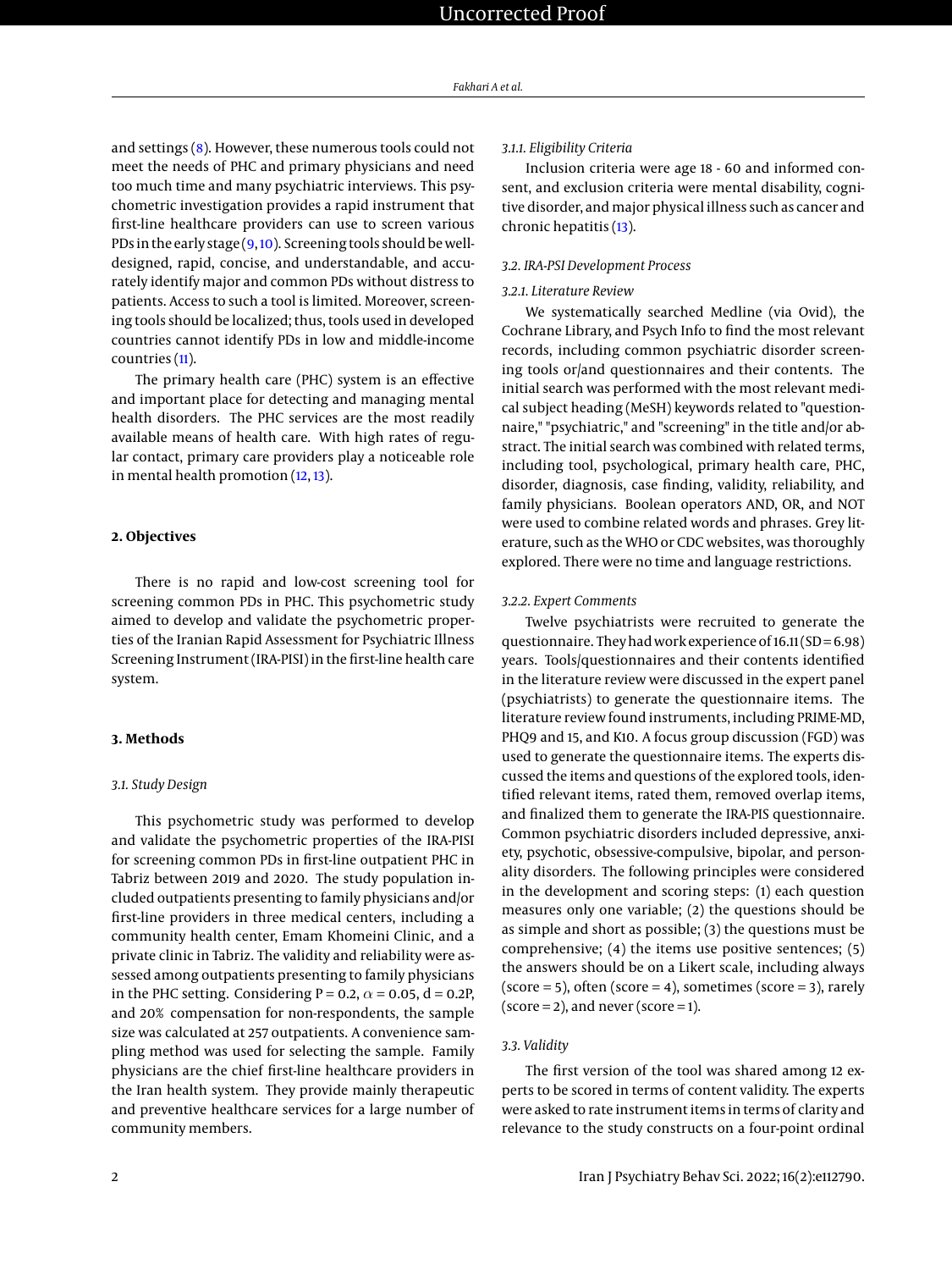scale (1: not relevant, 2: somewhat relevant, 3: quite relevant, and 4: highly relevant). The number of experts giving a rating of 3 or 4 was divided by the total number of experts to obtain the Content Validity Index (CVI) for relevance and clarity of each item. Furthermore, suggestions from the expert panel and item impact scores were used to examine the instrument's face validity.

Receiver operating characteristic curve (ROC) was used to measure the best cutoff point of the questionnaire. Structured interviews via DSM-5 (a binary outcome) were conducted by a highly experienced psychiatrist as a gold standard. The structured interviews and questionnaires were used for screening the same sample of 257 outpatients referred to the family physician. Then, the best cutoff point, where it had the most sensitivity and specificity, was measured.

After determining the best cutoff point among 257 outpatients referred to the first-line health services (family physicians), the screened outpatients were divided into a binary group (positive screen and negative screen). [Table 1](#page-2-0) shows the method for calculating the sensitivity and specificity of the questionnaire. By presenting data in a two-way table, the sensitivity and specificity of the questionnaire compared to the gold standard were measured.

<span id="page-2-0"></span>

|                                                                                                              | <b>Gold Standard</b> |
|--------------------------------------------------------------------------------------------------------------|----------------------|
| <b>Table 1.</b> Two-way ( $(2 \times 2)$ to Measure Sensitivity and Specificity of the Questionnaire<br>a, b |                      |

| Questionnaire   | ----------------- |           |  |  |
|-----------------|-------------------|-----------|--|--|
|                 | Positive          | Negative  |  |  |
| Positive        | TP                | FP        |  |  |
| <b>Negative</b> | FN                | <b>TN</b> |  |  |
|                 |                   |           |  |  |

<sup>z</sup> Abbreviation: TP, true positive; FP, false positive; FN, false negative; TN, true negative.

<sup>a</sup> Sensitivity = TP/(TP + FN).

<sup>b</sup> Specificity = TN/TN + FP.

#### *3.4. Reliability*

Test-retest was used to measure the temporal reliability of the questionnaire among 30 outpatients of family physicians in the PHC at a one-week interval. The questionnaires were given to outpatients, and they were instructed how to complete them. There was no time limit for answering the questions. The questionnaires were not gathered until their announcement. They would mark the best option describing them and could ask the examiner any questions. The Cronbach Alpha method measured the internal reliability of IRA-PISI among 30 outpatients presenting to family physicians in PHC.

#### *3.5. Ethics Approval*

This study was extracted from the thesis of Dr. Mohsen Mostofi, a psychiatry student, and approved by the Ethics Committee of Tabriz University of Medical Sciences (IR.TBZMED.REC.1397.186). Written informed consent was obtained before the interviews.

#### *3.6. Statistical Analysis*

We used SPSS software (version 19.0, Chicago, IL, USA) for data analysis. The Kolmogorov-Smirnov test assessed the data normality. The ROC curve determined the best cutoff point. Screening data are presented in a two-way table in which columns show the number of positive and negative cases by the gold standard method (interviews) and rows show the number of positive and negative cases through questionnaires. Conditional cells were used to calculate the sensitivity and specificity of the questionnaire. Interclass correlation coefficient (ICC) and Cronbach's alpha coefficient were used to measure the temporal and internal reliability of the questions/items among 30 outpatients at a one-week interval, respectively.

#### **4. Results**

#### *4.1. Demographic Characteristics of the Participants*

[Table 2](#page-2-1) indicates some demographic characteristics of outpatients who participated in the psychometric assessment of the IRA-PISI. The mean age of the 257 participants was 37.48  $\pm$  13.84 (range: 18 - 75) years. Besides, 53% and 68.09% of the participants were females and married, respectively.

<span id="page-2-1"></span>**Table 2.** Demographic Characteristics of Participants in the Psychometric Assessment of the Iranian Rapid Assessment for Psychiatric Illness Screening Instrument

| <b>Variables</b>                              | No. (%)     |  |  |  |
|-----------------------------------------------|-------------|--|--|--|
| Gender                                        |             |  |  |  |
| Female                                        | 137(53.3)   |  |  |  |
| Male                                          | 120(46.69)  |  |  |  |
| Age (37.48 $\pm$ 13.84; range: 18 - 75 years) |             |  |  |  |
| 18-29 (youth)                                 | 94 (36.57)  |  |  |  |
| 30-59 (adult)                                 | 154 (59.92) |  |  |  |
| $> 60$ (elderly)                              | 9(3.51)     |  |  |  |
| <b>Marital status</b>                         |             |  |  |  |
| Single                                        | 74(28.8)    |  |  |  |
| Married                                       | 175 (68.09) |  |  |  |
| Widow and divorced                            | 8(3.11)     |  |  |  |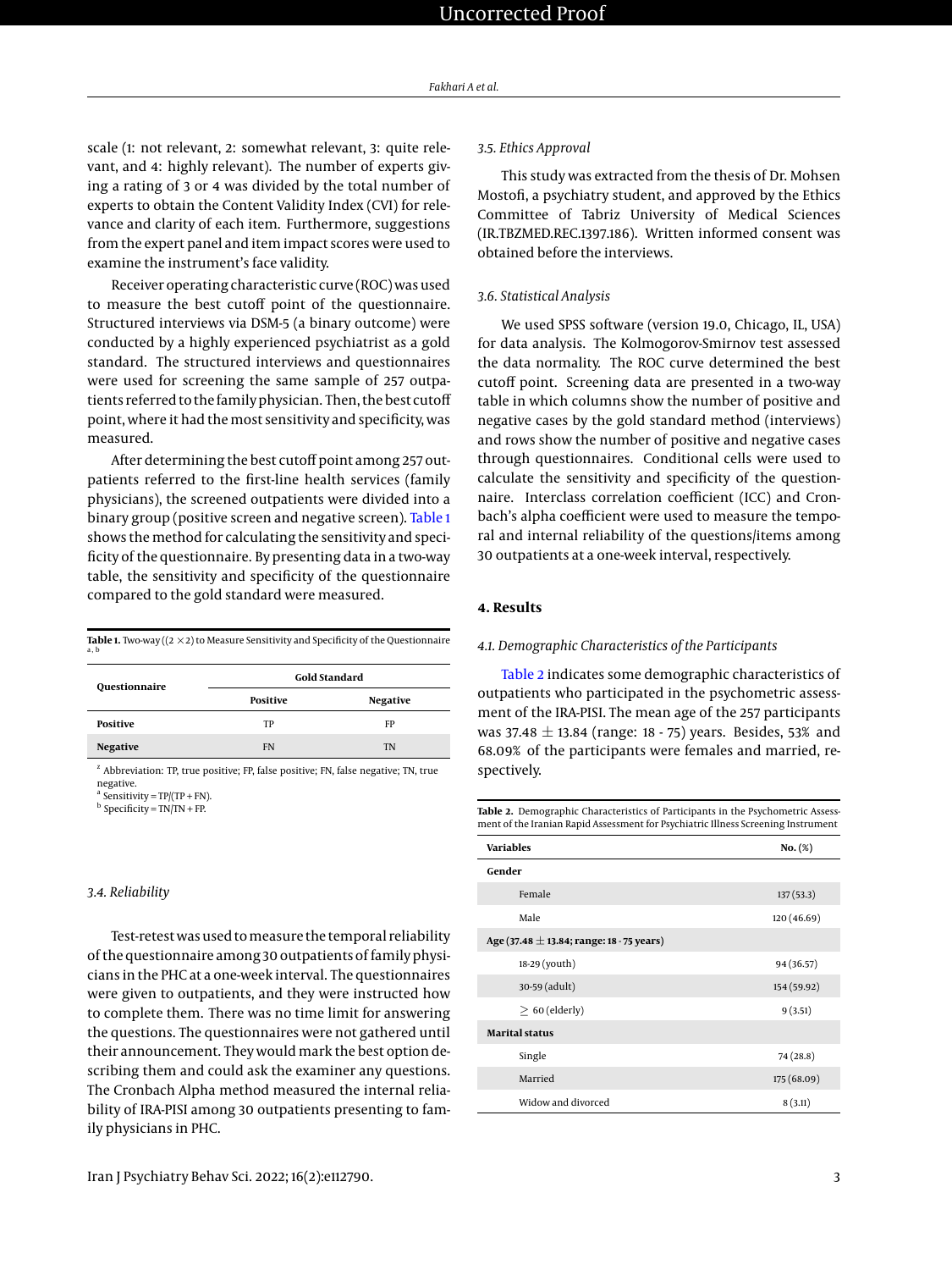#### *4.2. Validity and Reliability Properties*

[Table 3](#page-4-0) showed that the content validity and reliability of the questionnaire. The initial questionnaire consisted of 21 questions. Seven questions were removed during the validation process by expert opinions (CVI was lower than 0.75). According to the expert opinions, finally, a 14-item screening questionnaire was developed. The minimum and maximum scores for the questionnaire were 14 and 70, respectively. [Table 3](#page-4-0) indicates the content validity and reliability indices of the questionnaire among 12 psychiatric experts who had high work and research experience. The overall relevance of the questionnaire was established (CVI = 0.91) among 12 experts. Moreover, according to the expert opinions, all items had relevancy over 0.83.

The reliability of the tool was determined in a sample of 30 outpatients presenting to family physicians who responded in two steps at a one-week interval. The ICC was higher than 0.89 in all items. The ICC values of the items/questions ranged from 89.3% to 100%. Furthermore, the overall ICC and Cronbach's alpha were 96% and 83%, re-spectively [\(Table 3\)](#page-4-0).

[Figure 1](#page-5-0) shows the ROC of the developed psychiatric screening tool and the gold standard. Based on the findings, a score of 28 was the best cutoff point where it had the highest sensitivity and specificity. The lowest and highest questionnaire scores after screening 257 outpatients were 14 and 70, respectively.

After determining the best cutoff point, the screening outcome was categorized as problematic and healthy. The results showed that the sensitivity and specificity of the questionnaire compared to the gold standard were 83.62% and 75.17%, respectively [\(Table 4\)](#page-4-1).

#### **5. Discussion**

This study determined the psychometric properties of the IRA-PISI in PHC settings. Due to the absence of a valid and localized rapid assessment tool for screening common PDs in first-line PHC settings, this questionnaire can be a concise, easy-to-administer screening tool to promote the specificity of early detection among first-line healthcare providers, especially family physicians. Furthermore, early detection and treatment of PDs by family physicians and first-line healthcare providers have many challenges due to various types of PDs, poor education and information about mental health among outpatients, face-to-face interviews, and being subjective features feathers of PDs [\(13,](#page-6-12) [14\)](#page-6-13).

Diagnoses are sometimes missed given the time demands of clinical practice. Screening tools and scales have been suggested to improve accurate diagnosis. A problem with most study efforts on screening scales is the confusion between diagnostic instruments, tests, and screening.

From a clinical perspective, it is most important that a diagnostic tool has high and acceptable sensitivity so that most cases are detected since more time-intensive/expensive follow-up diagnostic inquiries will presumably only occur in patients who are positive on the initial screening. Physicians and healthcare providers vary in how they analyze their data in identifying mental disorders. The present instrument could be used for screening, early detection, and minimizing missed cases [\(15,](#page-6-14) [16\)](#page-7-0). Family physicians frequently diagnose and treat PDs, particularly in patients enrolled in care plans. One study revealed that 25% to 30% of patients presenting to primary care physicians have PDs [\(17\)](#page-7-1). Investigations showed that 30 to 80% of primary care patients are undetected by primary care physicians [\(18\)](#page-7-2). To avoid missing a psychiatric diagnosis, family physicians should use a systematic approach when assessing a patient for PDs, such as a valid tool with high sensitivity [\(19\)](#page-7-3).

The current instrument aids first-line healthcare staff to provide an appropriate framework and path to screen and recognize common psychiatric disorders such as anxiety and mood disorders in primary care patients in PHC or any medical setting. The initial diagnosis of PDs by general medical doctors and other healthcare providers remains uncertain, and a significant proportion of psychiatric patients are undiagnosed or misdiagnosed.

In Iran, there are various psychometric studies for the validation of mental disorders, including the Templer Death Anxiety Scale-Extended [\(20\)](#page-7-4), the Persian Version of Type D Personality Scale (DS14) [\(21\)](#page-7-5), The Young Early Maladaptive Schema Questionnaire (YEMSQ) [\(22\)](#page-7-6), among others [\(23-](#page-7-7)[25\)](#page-7-8). However, the findings revealed that the screening data may be more readily integrated when specific measures are required and low additional computation on part of the clinician is needed.

It is estimated that PHC physicians did not routinely identify patients with PDs since it is needed to specificfield. Furthermore, algorithm-based diagnoses are more complex than tools based on a simple sum of scores [\(26\)](#page-7-9). The findings indicated that PHC providers have a shortage in the identification of PDs due to reasons including physical complaints as the major objective of PHC visits, psychiatric stigma, and time constraints [\(27\)](#page-7-10). Therefore, rapid screening tools with the simple sum of scores can go a long way toward solving these problems [\(10\)](#page-6-9).

Content validity must be ensured when developing a tool. On the other hand, content validity is a prerequisite for other validities and has a close relationship with reliability. Therefore, evaluating the content validity is very important in designing questionnaires [\(28\)](#page-7-11). The process of quantitative validating using the opinions of experts and participants makes questionnaires with high relevance, transparency, and comprehensiveness. In this study, the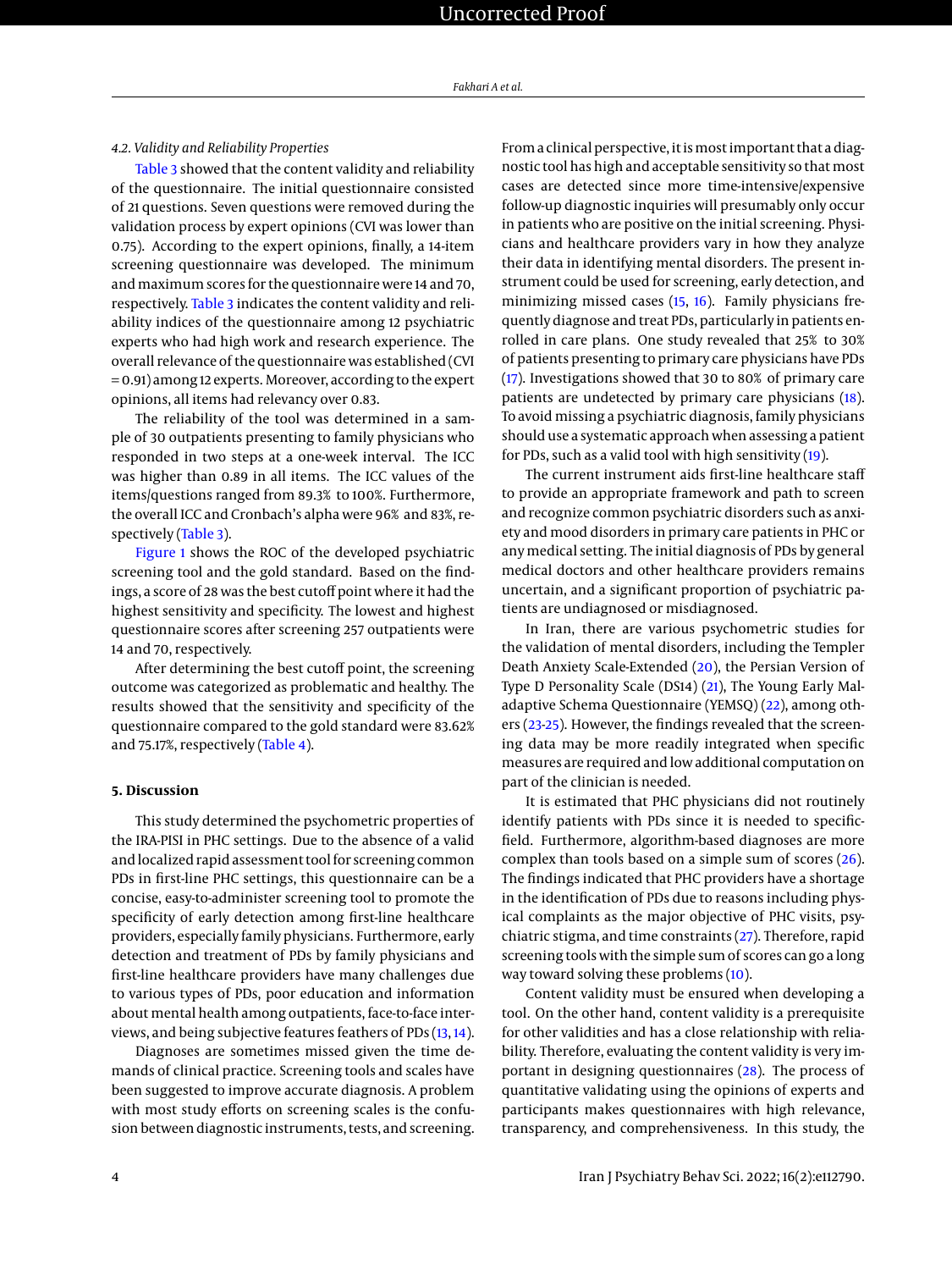# Uncorrected Proof

#### *Fakhari A et al.*

<span id="page-4-0"></span>

| Question/Item<br>No. |                                                                                                  |                   | <b>Content Validity (Relevancy)</b> |                                                 | Reliability                                                |                                               |      |
|----------------------|--------------------------------------------------------------------------------------------------|-------------------|-------------------------------------|-------------------------------------------------|------------------------------------------------------------|-----------------------------------------------|------|
|                      | Number of<br>Observed<br><b>Agreements</b><br>Among 12<br><b>Experts</b>                         | Item<br>Relevancy | Overall<br>Relevancy                | <b>Interclass</b><br>Correlation<br>Coefficient | Overall<br><b>Interclass</b><br>Correlation<br>Coefficient | Overall<br>Cronbach's<br>Alpha<br>Coefficient |      |
| $\mathbf{1}$         | Have you had any problems at work<br>recently?                                                   | 12                | 100%                                |                                                 | 0.987                                                      |                                               |      |
| $\mathbf{2}$         | Have you had communication problems<br>with friends or colleagues or family<br>members recently? | 12                | 100%                                |                                                 | 0.986                                                      |                                               |      |
| 3                    | Have you had depressed feelings or poor<br>moods over the past two weeks?                        | $11\,$            | 91%                                 | 0.91                                            | 0.974                                                      | 0.96                                          | 0.83 |
| 4                    | Have you felt a decrease in life<br>enjoyment or futility over the past two<br>weeks?            | 10                | 83%                                 |                                                 | 0.97                                                       |                                               |      |
| 5                    | Have you felt low energy, sluggish or<br>tired too quickly over the past two<br>weeks?           | $11\,$            | 91%                                 |                                                 | 0.959                                                      |                                               |      |
| 6                    | Have you felt anxious and apprehensive<br>about various issues during the last six<br>months?    | 12                | 100%                                |                                                 | 0.781                                                      |                                               |      |
| $\overline{7}$       | Do you feel you have to repeat some<br>works or things over and over again?                      | 12                | 100%                                |                                                 | 0.976                                                      |                                               |      |
| 8                    | Do you have any annoying thoughts that<br>are difficult for you to get rid of?                   | 11                | 91%                                 |                                                 | 0.957                                                      |                                               |      |
| 9                    | Have you experienced the weirdness or<br>ambiguity of the people or environment<br>around you?   | 10                | 83%                                 |                                                 | 0.893                                                      |                                               |      |
| 10                   | Do you have beliefs that seem strange or<br>unacceptable to those around you?                    | $11\,$            | 91%                                 |                                                 | 0.955                                                      |                                               |      |
| 11                   | Have you wished you had not been born<br>or not been alive over the past few<br>weeks?           | 12                | 100%                                |                                                 | 1.00                                                       |                                               |      |
| 12                   | Have there been times in your life when<br>you felt very energetic or overjoyed?                 | 12                | 100%                                |                                                 | 0.959                                                      |                                               |      |
| 13                   | Have there been times in your life when<br>you could not control your anger?                     | 12                | 100%                                |                                                 | 0.984                                                      |                                               |      |
| 14                   | Are there times in your life when you feel<br>your body needs sleep much less than<br>ever?      | $11\,$            | 91%                                 |                                                 | 0.954                                                      |                                               |      |

<span id="page-4-1"></span>**Table 4.** Sensitivity and Specificity of the Questionnaire Compared to the Gold Standard<sup>a</sup>

| Questionnaire   | Gold Standard (DSM) |          |  |  |
|-----------------|---------------------|----------|--|--|
|                 | Positive            | Negative |  |  |
| Positive        | 97                  | 35       |  |  |
| <b>Negative</b> | 19                  | 106      |  |  |

<sup>a</sup> Sensitivity = TP/(TP + FN) =  $97/97 + 19 = 83.62\%$ .

 $^{\rm b}$  Specificity = TN/TN + FP = 106/106 + 35 = 75.17%.

screening tool had acceptable validity and reliability for screening common PDs. The findings revealed that the overall content validity of the tool was 91%, indicating the high agreement between experts and confirming the relevance and appropriateness of the tool. The minimum acceptable value of content validity for the overall tool is 80%

#### [\(29\)](#page-7-12).

The sensitivity of tools, especially screening tools, is another major criterion of validity. The sensitivity index should be maximized in the first line of the healthcare system [\(30,](#page-7-13) [31\)](#page-7-14). The sensitivity and specificity of this questionnaire compared to the gold standard (psychiatric interviews with a structured DSM instrument) were 83.62% and 75.17%, respectively [\(32\)](#page-7-15).

Regarding the reliability of the questionnaire, internal reliability (Cronbach's alpha coefficient) and temporal reliability (ICC) were higher than 0.89 in all questions. Consequently, overall ICC and Cronbach's alpha coefficient were reported as 0.96 and 0.83, respectively. The results showed that all scales and subscales had high reliability. The internal consistency of all scales and subscales in this study was very high. This means that the items in each test or subscale were correlated with each other, as well as with all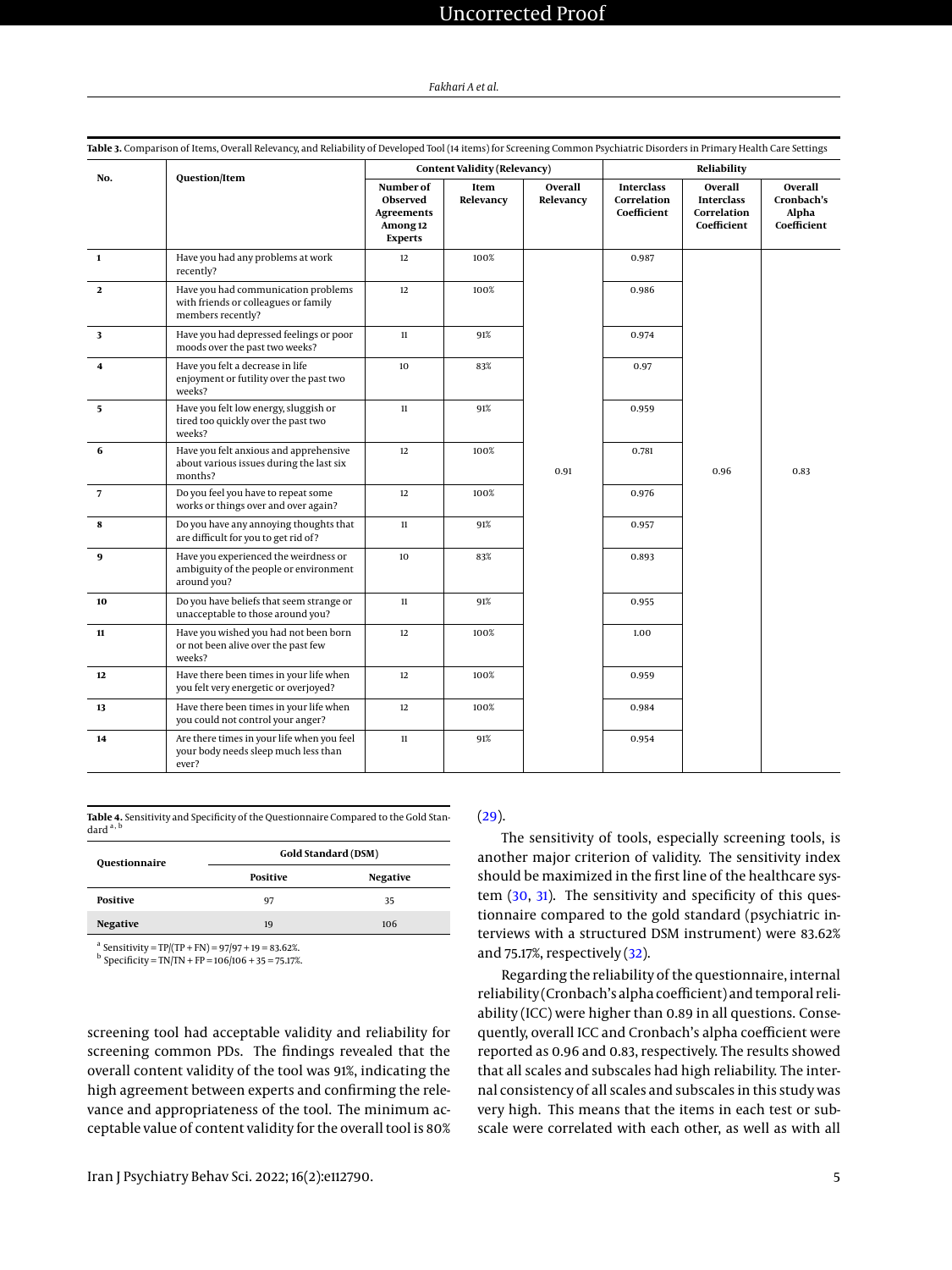## Uncorrected Proof

*Fakhari A et al.*

<span id="page-5-0"></span>

**Figure 1.** Receiver operating characteristic curve of the psychiatric screening tool and the gold standard

items. The highest reliability (ICC) among the questions was related to question 11 (suicide ideation), and the lowest reliability was related to question 9 (psychotic disorders).

There is limited evidence on developing and validating a screening tool in PHC [\(33\)](#page-7-16). This study is unique as it provides family physicians in PHC settings with a rapid questionnaire. Family physicians frequently identify and treat PDs, particularly in patients enrolled in care programs. It is estimated that 30% to 80% of PDs are undetected by PHC providers [\(17,](#page-7-1) [18\)](#page-7-2). Most outpatients with mental disorders are deprived of mental healthcare due to inappropriate case management by first-line healthcare providers, unavailability of valid, reliable, and structured tools, poor

awareness of first-line healthcare providers, patient orientation to the private sector, and strong private sector  $(2, 34)$  $(2, 34)$  $(2, 34)$ . Although most first-line healthcare providers have poor information about PDs, this questionnaire provides a rapid assessment survey for screening common PDs in a short time. On the other hand, completing the questionnaire by the interviewer or patients is possible.

#### *5.1. Limitations*

This study is a cross-sectional study that could not assess sensitivity to change over time or responsiveness to changes. Longitudinal studies and high sample size are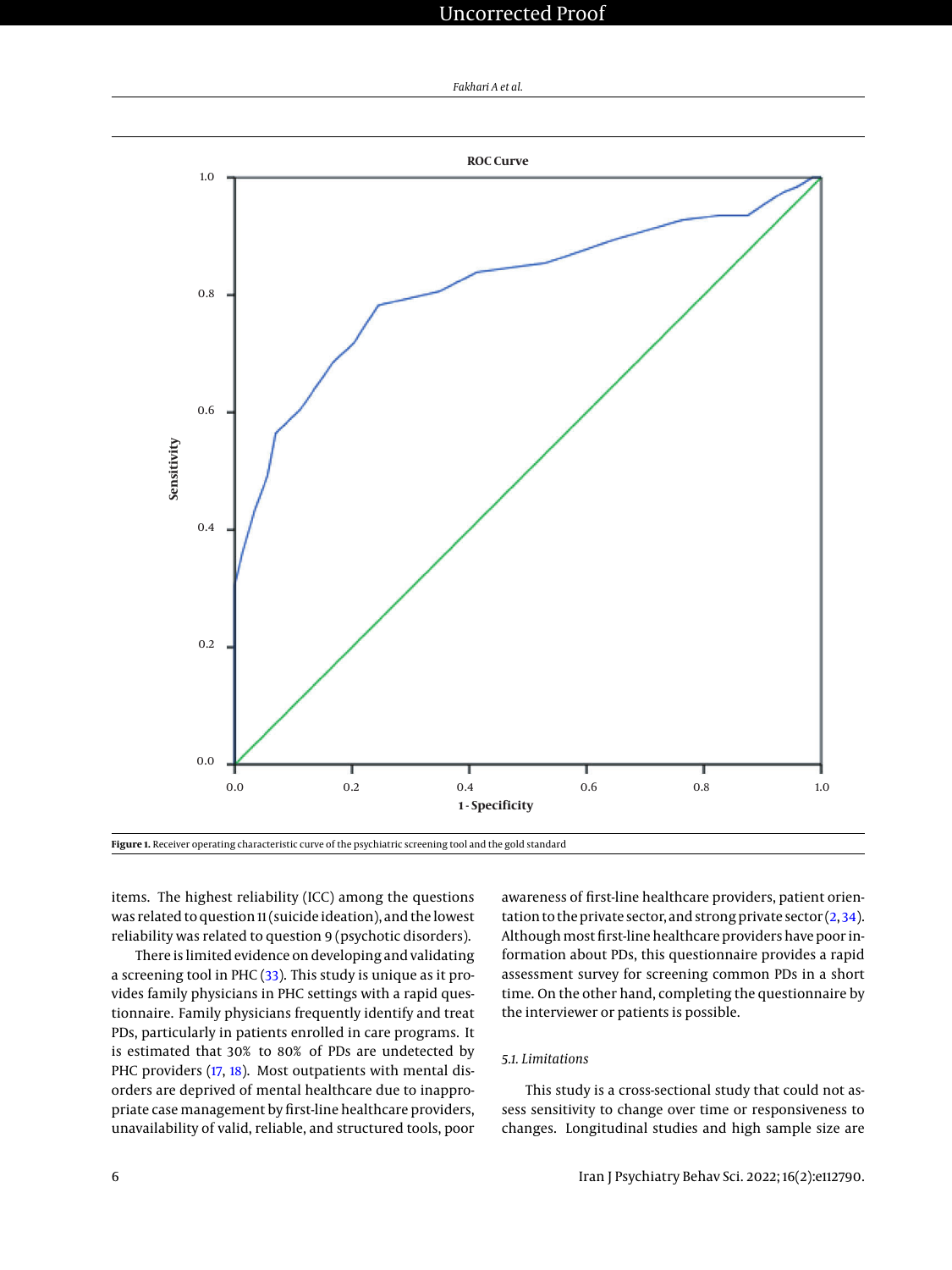required to assess this validity. The use of tools in different ethnicities from various cities requires a pre-test study to ensure the feasibility of using the tool in these populations.

#### *5.2. Conclusions*

Findings indicated that the Persian version of IRA-PISI (14 items) showed high validity and sensitivity for screening common PDs in the first-line healthcare system of Iran. Given that the patient load is high for family physicians, they can use this rapid and efficient questionnaire without spending much time. Investigations are needed to evaluate whether such a rapid and valid screening questionnaire is generalizable to other contexts and health systems, and how PDs screening should be best introduced into routine health care practice.

#### **Acknowledgments**

This study was extracted from Mostafa Mostofi's thesis, MD, a student in psychiatry. We express our gratitude to our colleagues in the Research Center of Psychiatry and Behavioral Sciences and the Development Research Unit of Razi Psychiatric Hospital, Tabriz University of Medical Sciences.

#### **Footnotes**

**Authors' Contribution:** AF and MF contributed to protocol development and interpretation of data and drafted all sections of the manuscript. HA prepared the first draft of the article and conducted data analysis and measurements. MM conceived the study, participated in the design and coordination of measurements, performed the measurements, and assisted in drafting. SS contributed to the data collection, design, and development of the questionnaire.

**Conflict of Interests:** The authors declare no conflict of interest or financial disclosures.

**Data Reproducibility:** It was not declared by the authors.

**Ethical Approval:** This study was extracted from the thesis of Dr. Mohsen Mostofi, a psychiatry student, and approved by the Ethics Committee of Tabriz University of Medical Sciences (IR.TBZMED.REC.1397.186) (ethics.research.ac.ir/EthicsProposalView.php?id=13223).

**Funding/Support:** This study was funded by the Department of Psychiatry, Tabriz University of Medical Sciences.

**Informed Consent:** Written informed consent was obtained before the interviews.

#### **References**

- <span id="page-6-0"></span>1. Vicente B, Kohn R, Rioseco P, Saldivia S, Baker C, Torres S. Population Prevalence Of Psychiatric Disorders In Chile: 6-Month And 1-Month Rates. *Br J Psychiatry*. 2018;**184**(4):299–305. doi: [10.1192/bjp.184.4.299.](http://dx.doi.org/10.1192/bjp.184.4.299) [PubMed: [15056573\]](http://www.ncbi.nlm.nih.gov/pubmed/15056573).
- <span id="page-6-1"></span>2. Kosaryan M, Rabiei K. The critical appraisal of the papers published in the "iranian journal of psychiatry and behavioral sciences", 2007- 2010. *Iran J Psychiatry Behav Sci*. 2013;**7**(2):77–82. [PubMed: [24644513\]](http://www.ncbi.nlm.nih.gov/pubmed/24644513). [PubMed Central: [PMC3939991\]](https://www.ncbi.nlm.nih.gov/pmc/articles/PMC3939991).
- <span id="page-6-2"></span>3. Fatahi A, Doosti-Irani A, Cheraghi Z. Prevalence and Incidence of Metabolic Syndrome in Iran: A Systematic Review and Meta-Analysis. *Int J Prev Med*. 2020;**11**:64. doi: [10.4103/ijpvm.IJPVM\\_489\\_18.](http://dx.doi.org/10.4103/ijpvm.IJPVM_489_18) [PubMed: [32577194\]](http://www.ncbi.nlm.nih.gov/pubmed/32577194). [PubMed Central: [PMC7297433\]](https://www.ncbi.nlm.nih.gov/pmc/articles/PMC7297433).
- <span id="page-6-3"></span>4. Aminorroaya A, Fattahi N, Azadnajafabad S, Mohammadi E, Jamshidi K, Rouhifard Khalilabad M, et al. Burden Of Non-Communicable Diseases In Iran: Past, Present, And Future. *J Diabetes Metab Disord*. 2020:1– 7. doi: [10.1007/s40200-020-00669-z.](http://dx.doi.org/10.1007/s40200-020-00669-z)
- <span id="page-6-4"></span>5. Ramirez Basco M, Bostic JQ, Davies D, Rush AJ, Witte B, Hendrickse W, et al. Methods to improve diagnostic accuracy in a community mental health setting. *Am J Psychiatry*. 2000;**157**(10):1599–605. doi: [10.1176/appi.ajp.157.10.1599.](http://dx.doi.org/10.1176/appi.ajp.157.10.1599) [PubMed: [11007713\]](http://www.ncbi.nlm.nih.gov/pubmed/11007713).
- <span id="page-6-5"></span>6. Hudson JL, Rapee RM. Parent-child interactions and anxiety disorders: an observational study. *Behav Res Ther*. 2001;**39**(12):1411–27. doi: [10.1016/s0005-7967\(00\)00107-8.](http://dx.doi.org/10.1016/s0005-7967(00)00107-8) [PubMed: [11758699\]](http://www.ncbi.nlm.nih.gov/pubmed/11758699).
- <span id="page-6-6"></span>7. Mulvaney-Day N, Marshall T, Downey Piscopo K, Korsen N, Lynch S, Karnell LH, et al. Screening for Behavioral Health Conditions in Primary Care Settings: A Systematic Review of the Literature. *J Gen Intern Med*. 2017;**33**(3):335–46. doi: [10.1007/s11606-017-4181-0.](http://dx.doi.org/10.1007/s11606-017-4181-0) [PubMed: [28948432\]](http://www.ncbi.nlm.nih.gov/pubmed/28948432). [PubMed Central: [PMC5834951\]](https://www.ncbi.nlm.nih.gov/pmc/articles/PMC5834951).
- <span id="page-6-7"></span>8. Liegl G, Wahl I, Berghöfer A, Nolte S, Pieh C, Rose M, et al. Using Patient Health Questionnaire-9 item parameters of a common metric resulted in similar depression scores compared to independent item response theory model reestimation. *J Clin Epidemiol*. 2016;**71**:25–34. doi: [10.1016/j.jclinepi.2015.10.006.](http://dx.doi.org/10.1016/j.jclinepi.2015.10.006) [PubMed: [26475569\]](http://www.ncbi.nlm.nih.gov/pubmed/26475569).
- <span id="page-6-8"></span>9. McQuaid JR, Stein MB, McCahill M, Laffaye C, Ramel W. Use of brief psychiatric screening measures in a primary care sample. *Depress Anxiety*. 2000;**12**(1):21–9. doi: [10.1002/1520-6394\(2000\)12:1<21::aid](http://dx.doi.org/10.1002/1520-6394(2000)12:1<21::aid-da3>3.0.co;2-u)[da3>3.0.co;2-u.](http://dx.doi.org/10.1002/1520-6394(2000)12:1<21::aid-da3>3.0.co;2-u) [PubMed: [10999242\]](http://www.ncbi.nlm.nih.gov/pubmed/10999242).
- <span id="page-6-9"></span>10. Bhana A, Mntambo N, Gigaba SG, Luvuno ZPB, Grant M, Ackerman D, et al. Validation of a brief mental health screening tool for common mental disorders in primary healthcare. *S Afr Med J*. 2019;**109**(4):278–83. doi: [10.7196/SAMJ.2019.v109i4.13664.](http://dx.doi.org/10.7196/SAMJ.2019.v109i4.13664) [PubMed: [31084695\]](http://www.ncbi.nlm.nih.gov/pubmed/31084695). [PubMed Central: [PMC7029170\]](https://www.ncbi.nlm.nih.gov/pmc/articles/PMC7029170).
- <span id="page-6-10"></span>11. Bernstein GA, Layne AE, Egan EA, Nelson LP. Maternal phobic anxiety and child anxiety. *J. Anxiety Disord*. 2005;**19**(6):658–72. doi: [10.1016/j.janxdis.2004.09.001.](http://dx.doi.org/10.1016/j.janxdis.2004.09.001) [PubMed: [15927779\]](http://www.ncbi.nlm.nih.gov/pubmed/15927779).
- <span id="page-6-11"></span>12. Schulberg HC, Bruce ML, Lee PW, Williams JW, Dietrich AJ. Preventing suicide in primary care patients: The primary care physician's role. *Gen Hosp Psychiatry*. 2004;**26**(5):337–45. doi: [10.1016/j.genhosppsych.2004.06.007.](http://dx.doi.org/10.1016/j.genhosppsych.2004.06.007) [PubMed: [15474633\]](http://www.ncbi.nlm.nih.gov/pubmed/15474633).
- <span id="page-6-12"></span>13. Azizi H, Davtalab-Esmaeili E, Farahbakhsh M, Zeinolabedini M, Mirzaei Y, Mirzapour M. Malaria situation in a clear area of Iran: an approach for the better understanding of the health service providers' readiness and challenges formalaria elimination in clear areas. *Malar J*. 2020;**19**(1):114. doi: [10.1186/s12936-020-03188-7.](http://dx.doi.org/10.1186/s12936-020-03188-7) [PubMed: [32188469\]](http://www.ncbi.nlm.nih.gov/pubmed/32188469). [PubMed Central: [PMC7079540\]](https://www.ncbi.nlm.nih.gov/pmc/articles/PMC7079540).
- <span id="page-6-13"></span>14. van Rijswijk E, van Hout H, van de Lisdonk E, Zitman F, van Weel C. Barriers in recognising, diagnosing and managing depressive and anxiety disorders as experienced by Family Physicians; a focus group study. *BMC Fam Pract*. 2009;**10**:52. doi: [10.1186/1471-2296-10-52.](http://dx.doi.org/10.1186/1471-2296-10-52) [PubMed: [19619278\]](http://www.ncbi.nlm.nih.gov/pubmed/19619278). [PubMed Central: [PMC2734533\]](https://www.ncbi.nlm.nih.gov/pmc/articles/PMC2734533).
- <span id="page-6-14"></span>15. Zimmerman M, Holst CG. Screening For Psychiatric Disorders With Self-Administered Questionnaires. *Psychiatr Res*. 2018;**270**:1068–73. doi: [10.1016/j.psychres.2018.05.022.](http://dx.doi.org/10.1016/j.psychres.2018.05.022) [PubMed: [29908784\]](http://www.ncbi.nlm.nih.gov/pubmed/29908784).